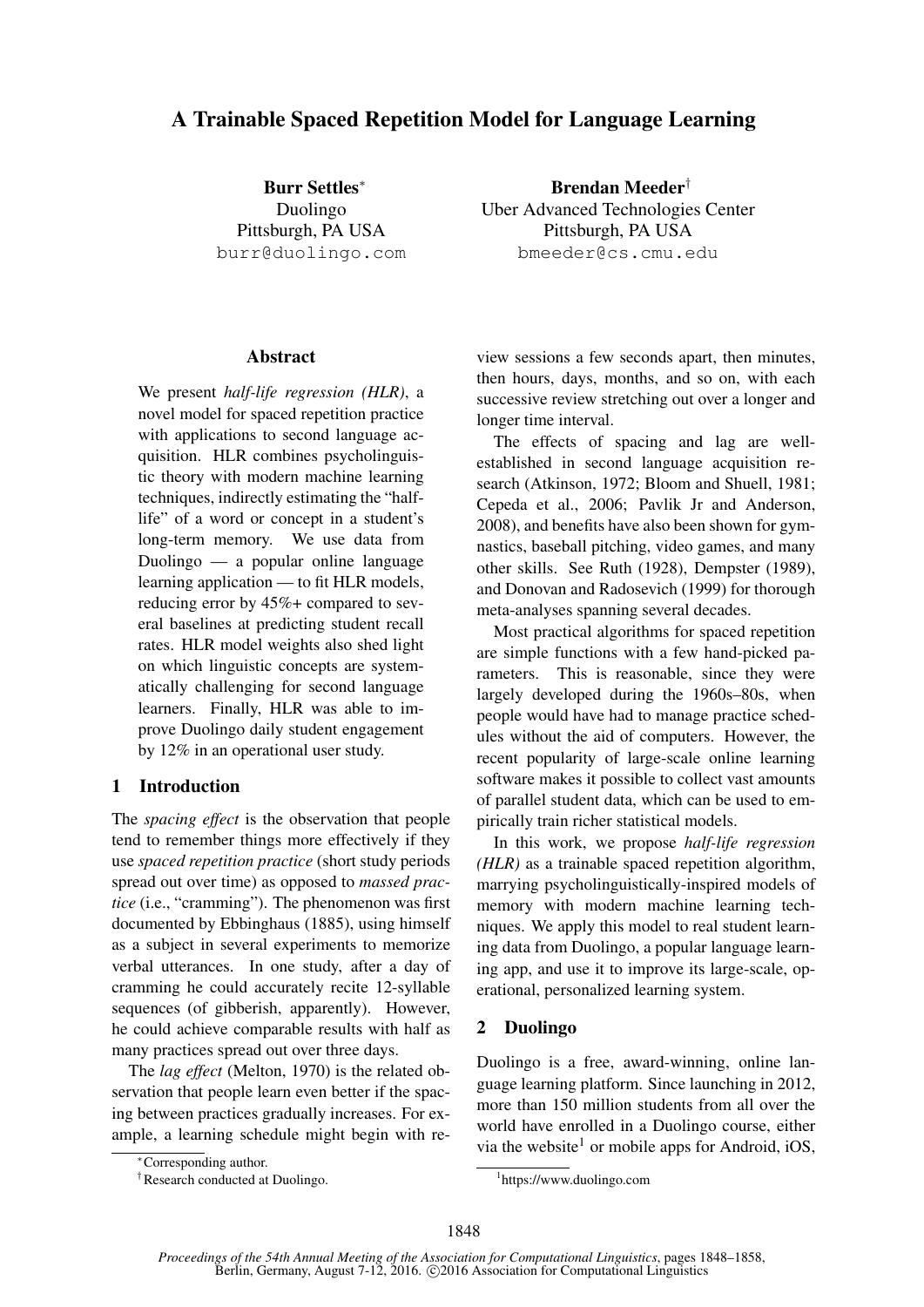

Figure 1: Duolingo screenshots for an English-speaking student learning French (iPhone app, 2016). (a) A course skill tree: golden skills have four bars and are "at full strength," while other skills have fewer bars and are due for practice. (b) A skill screen detail (for the *Gerund* skill), showing which words are predicted to need practice. (c,d) Grading and explanations for a translation exercise.

| étant | un                                                                                     | enfant | est | petit |
|-------|----------------------------------------------------------------------------------------|--------|-----|-------|
|       | être.V.GER un.DET.INDF.M.SG enfant.N.SG il.PN.M.P3.SG être.V.PRES.P3.SG petit.ADJ.M.SG |        |     |       |

Figure 2: The French sentence from Figure 1(c,d) and its lexeme tags. Tags encode the root lexeme, part of speech, and morphological components (tense, gender, person, etc.) for each word in the exercise.

and Windows devices. For comparison, that is more than the total number of students in U.S. elementary and secondary schools combined. At least 80 language courses are currently available or under development<sup>2</sup> for the Duolingo platform. The most popular courses are for learning English, Spanish, French, and German, although there are also courses for minority languages (Irish Gaelic), and even constructed languages (Esperanto).

More than half of Duolingo students live in developing countries, where Internet access has more than tripled in the past three years (ITU and UNESCO, 2015). The majority of these students are using Duolingo to learn English, which can significantly improve their job prospects and quality of life (Pinon and Haydon, 2010).

## 2.1 System Overview

Duolingo uses a playfully illustrated, gamified design that combines point-reward incentives with implicit instruction (DeKeyser, 2008), mastery learning (Block et al., 1971), explanations (Fahy, 2004), and other best practices. Early research suggests that 34 hours of Duolingo is equivalent to a full semester of university-level Spanish instruction (Vesselinov and Grego, 2012).

Figure 1(a) shows an example skill tree for English speakers learning French. This specifies the game-like curriculum: each icon represents a skill, which in turn teaches a set of thematically or grammatically related words or concepts. Students tap an icon to access lessons of new material, or to practice previously-learned material. Figure 1(b) shows a screen for the French skill *Gerund*, which teaches common gerund verb forms such as *faisant* (doing) and *étant* (being). This skill, as well as several others, have already been completed by the student. However, the *Measures* skill in the bottom right of Figure 1(a) has one lesson remaining. After completing each row of skills, students "unlock" the next row of more advanced skills. This is a gamelike implementation of *mastery learning*, whereby students must reach a certain level of prerequisite knowledge before moving on to new material.

<sup>2</sup> https://incubator.duolingo.com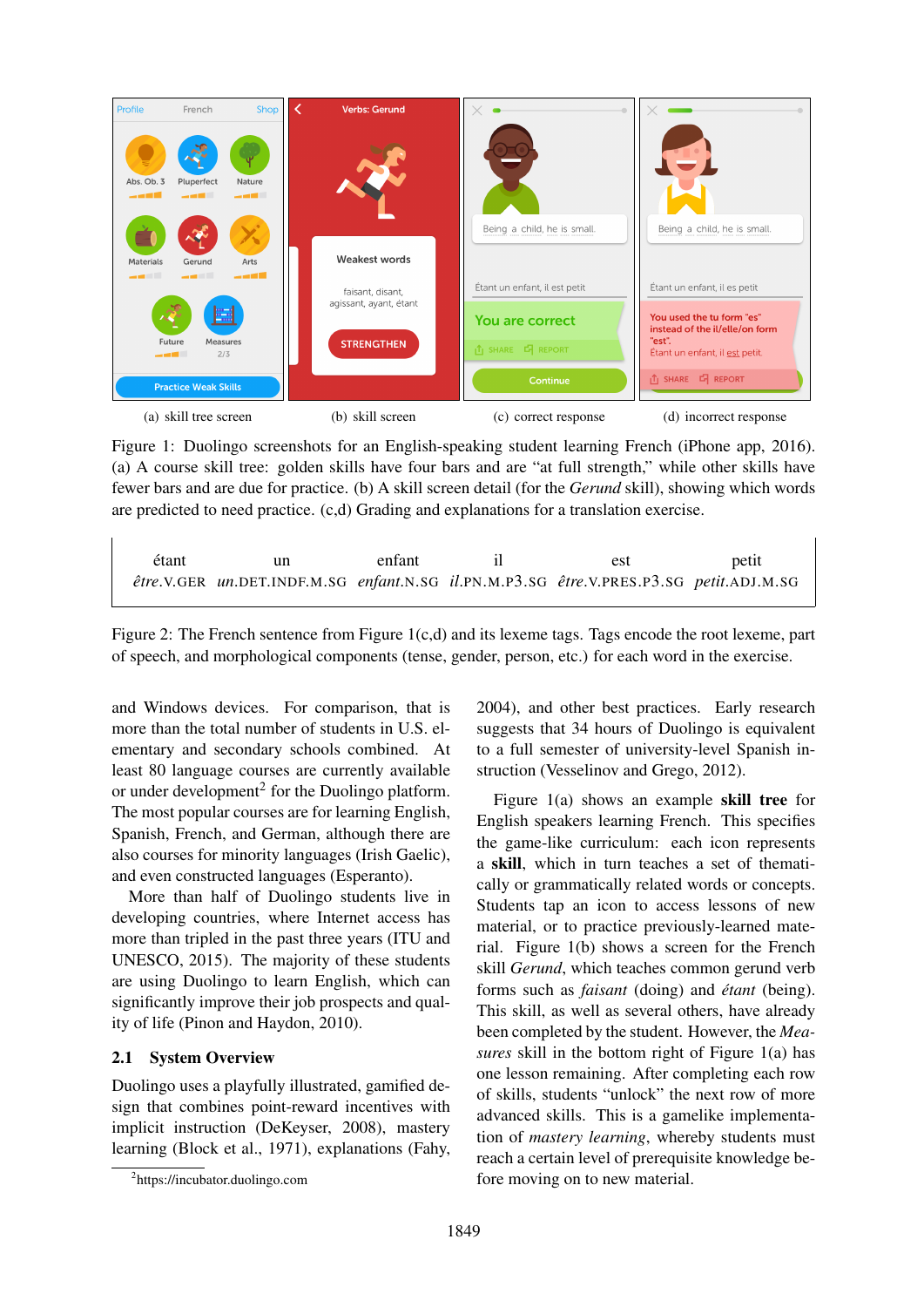Each language course also contains a corpus (large database of available exercises) and a lexeme tagger (statistical NLP pipeline for automatically tagging and indexing the corpus; see the Appendix for details and a lexeme tag reference). Figure 1(c,d) shows an example translation exercise that might appear in the *Gerund* skill, and Figure 2 shows the lexeme tagger output for this sentence. Since this exercise is indexed with a gerund lexeme tag ( $\hat{e}$ *tre N*.GER in this case), it is available for lessons or practices in this skill.

The lexeme tagger also helps to provide corrective feedback. Educational researchers maintain that incorrect answers should be accompanied by *explanations*, not simply a "wrong" mark (Fahy, 2004). In Figure 1(d), the student incorrectly used the 2nd-person verb form *es* ( $\hat{e}$ *tre*.*v*.PRES.P2.SG) instead of the 3rd-person *est* ( $\hat{e}$ *tre N*.PRES.P3.SG). If Duolingo is able to parse the student response and detect a known grammatical mistake such as this, it provides an explanation<sup>3</sup> in plain language. Each lesson continues until the student masters all of the target words being taught in the session, as estimated by a mixture model of short-term learning curves (Streeter, 2015).

### 2.2 Spaced Repetition and Practice

Once a lesson is completed, all the target words being taught in the lesson are added to the student model. This model captures what the student has learned, and estimates how well she can recall this knowledge at any given time. Spaced repetition is a key component of the student model: over time, the strength of a skill will decay in the student's long-term memory, and this model helps the student manage her practice schedule.

Duolingo uses strength meters to visualize the student model, as seen beneath each of the completed skill icons in Figure 1(a). These meters represent the average probability that the student can, at any moment, correctly recall a random target word from the lessons in this skill (more on this probability estimate in §3.3). At four bars, the skill is "golden" and considered fresh in the student's memory. At fewer bars, the skill has grown stale and may need practice. A student can tap the skill icon to access practice sessions and target her weakest words. For example, Figure 1(b) shows

some weak words from the *Gerund* skill. Practice sessions are identical to lessons, except that the exercises are taken from those indexed with words (lexeme tags) due for practice according to student model. As time passes, strength meters continuously update and decay until the student practices.

# 3 Spaced Repetition Models

In this section, we describe several spaced repetition algorithms that might be incorporated into our student model. We begin with two common, established methods in language learning technology, and then present our half-life regression model which is a generalization of them.

### 3.1 The Pimsleur Method

Pimsleur (1967) was perhaps the first to make mainstream practical use of the spacing and lag effects, with his audio-based language learning program (now a franchise by Simon & Schuster). He referred to his method as *graduated-interval recall*, whereby new vocabulary is introduced and then tested at exponentially increasing intervals, interspersed with the introduction or review of other vocabulary. However, this approach is limited since the schedule is pre-recorded and cannot adapt to the learner's actual ability. Consider an English-speaking French student who easily learns a cognate like *pantalon* (pants), but struggles to remember *manteau* (coat). With the Pimsleur method, she is forced to practice both words at the same fixed, increasing schedule.

### 3.2 The Leitner System

Leitner (1972) proposed a different spaced repetition algorithm intended for use with flashcards. It is more adaptive than Pimsleur's, since the spacing intervals can increase or decrease depending on student performance. Figure 3 illustrates a popular variant of this method.



Figure 3: The Leitner System for flashcards.

The main idea is to have a few boxes that correspond to different practice intervals: 1-day, 2-day,

<sup>&</sup>lt;sup>3</sup>If Duolingo cannot parse the precise nature of the mistake — e.g., because of a gross typographical error — it provides a "diff" of the student's response with the closest acceptable answer in the corpus (using Levenshtein distance).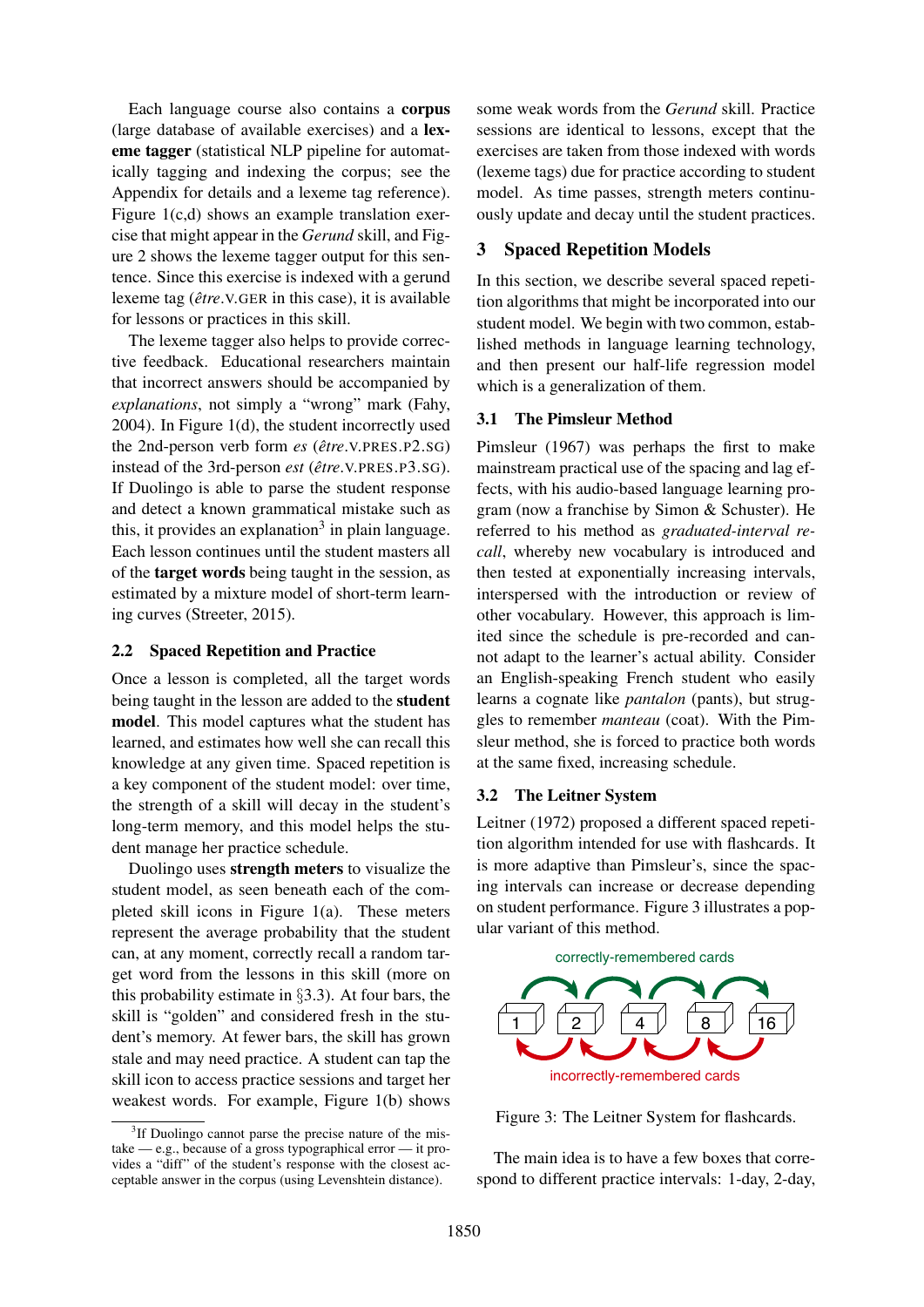4-day, and so on. All cards start out in the 1-day box, and if the student can remember an item after one day, it gets "promoted" to the 2-day box. Two days later, if she remembers it again, it gets promoted to the 4-day box, etc. Conversely, if she is incorrect, the card gets "demoted" to a shorter interval box. Using this approach, the hypothetical French student from §3.1 would quickly promote *pantalon* to a less frequent practice schedule, but continue reviewing *manteau* often until she can regularly remember it.

Several electronic flashcard programs use the Leitner system to schedule practice, by organizing items into "virtual" boxes. In fact, when it first launched, Duolingo used a variant similar to Figure 3 to manage skill meter decay and practice. The present research was motivated by the need for a more accurate model, in response to student complaints that the Leitner-based skill meters did not adequately reflect what they had learned.

#### 3.3 Half-Life Regression: A New Approach

We now describe half-life regression (HLR), starting from psychological theory and combining it with modern machine learning techniques.

Central to the theory of memory is the *Ebbinghaus model*, also known as the *forgetting curve* (Ebbinghaus, 1885). This posits that memory decays exponentially over time:

$$
p = 2^{-\Delta/h} \,. \tag{1}
$$

In this equation,  $p$  denotes the probability of correctly recalling an item (e.g., a word), which is a function of ∆, the *lag time* since the item was last practiced, and h, the *half-life* or measure of strength in the learner's long-term memory.

Figure 4(a) shows a forgetting curve (1) with half-life  $h = 1$ . Consider the following cases:

- 1.  $\Delta = 0$ . The word was just recently practiced, so  $p = 2^0 = 1.0$ , conforming to the idea that it is fresh in memory and should be recalled correctly regardless of half-life.
- 2.  $\Delta = h$ . The lag time is equal to the half-life, so  $p = 2^{-1} = 0.5$ , and the student is on the verge of being unable to remember.
- 3.  $\Delta \gg h$ . The word has not been practiced for a long time relative to its half-life, so it has probably been forgotten, e.g.,  $p \approx 0$ .

Let x denote a feature vector that summarizes a student's previous exposure to a particular word, and let the parameter vector  $\Theta$  contain weights that correspond to each feature variable in x. Under the assumption that half-life should increase exponentially with each repeated exposure (a common practice in spacing and lag effect research), we let  $h_{\Theta}$  denote the estimated half-life, given by:

$$
\hat{h}_{\Theta} = 2^{\Theta \cdot \mathbf{x}} \,. \tag{2}
$$

In fact, the Pimsleur and Leitner algorithms can be interpreted as special cases of (2) using a few fixed, hand-picked weights. See the Appendix for the derivation of  $\Theta$  for these two methods.

For our purposes, however, we want to fit  $\Theta$  empirically to learning trace data, and accommodate an arbitrarily large set of interesting features (we discuss these features more in §3.4). Suppose we have a data set  $\mathcal{D} = \{ \langle p, \Delta, \mathbf{x} \rangle_i \}_{i=1}^D$  made up of student-word practice sessions. Each data instance consists of the observed recall rate  $p^4$ , lag time  $\Delta$ since the word was last seen, and a feature vector x designed to help personalize the learning experience. Our goal is to find the best model weights  $\Theta^*$  to minimize some loss function  $\ell$ :

$$
\Theta^* = \underset{\Theta}{\arg\min} \sum_{i=1}^{D} \ell(\langle p, \Delta, \mathbf{x} \rangle_i; \Theta) . \tag{3}
$$

To illustrate, Figure 4(b) shows a student-word learning trace over the course of a month. Each ✖ indicates a data instance: the vertical position is the observed recall rate  $p$  for each practice session, and the horizontal distance between points is the lag time  $\Delta$  between sessions. Combining (1) and (2), the model prediction  $\hat{p}_{\Theta} = 2^{-\Delta/\hat{h}_{\Theta}}$  is plotted as a dashed line over time (which resets to 1.0 after each exposure, since  $\Delta = 0$ ). The training loss function (3) aims to fit the predicted forgetting curves to observed data points for millions of student-word learning traces like this one.

We chose the  $L_2$ -regularized squared loss function, which in its basic form is given by:

$$
\ell(\mathbf{x};\Theta) = (p - \hat{p}_{\Theta})^2 + \lambda \|\Theta\|_2^2,
$$

where  $\mathbf{\divideontimes} = \langle p, \Delta, \mathbf{x} \rangle$  is shorthand for the training data instance, and  $\lambda$  is a parameter to control the regularization term and help prevent overfitting.

<sup>&</sup>lt;sup>4</sup>In our setting, each data instance represents a full lession or practice session, which may include multiple exercises reviewing the same word. Thus p represents the *proportion* of times a word was recalled correctly in a particular session.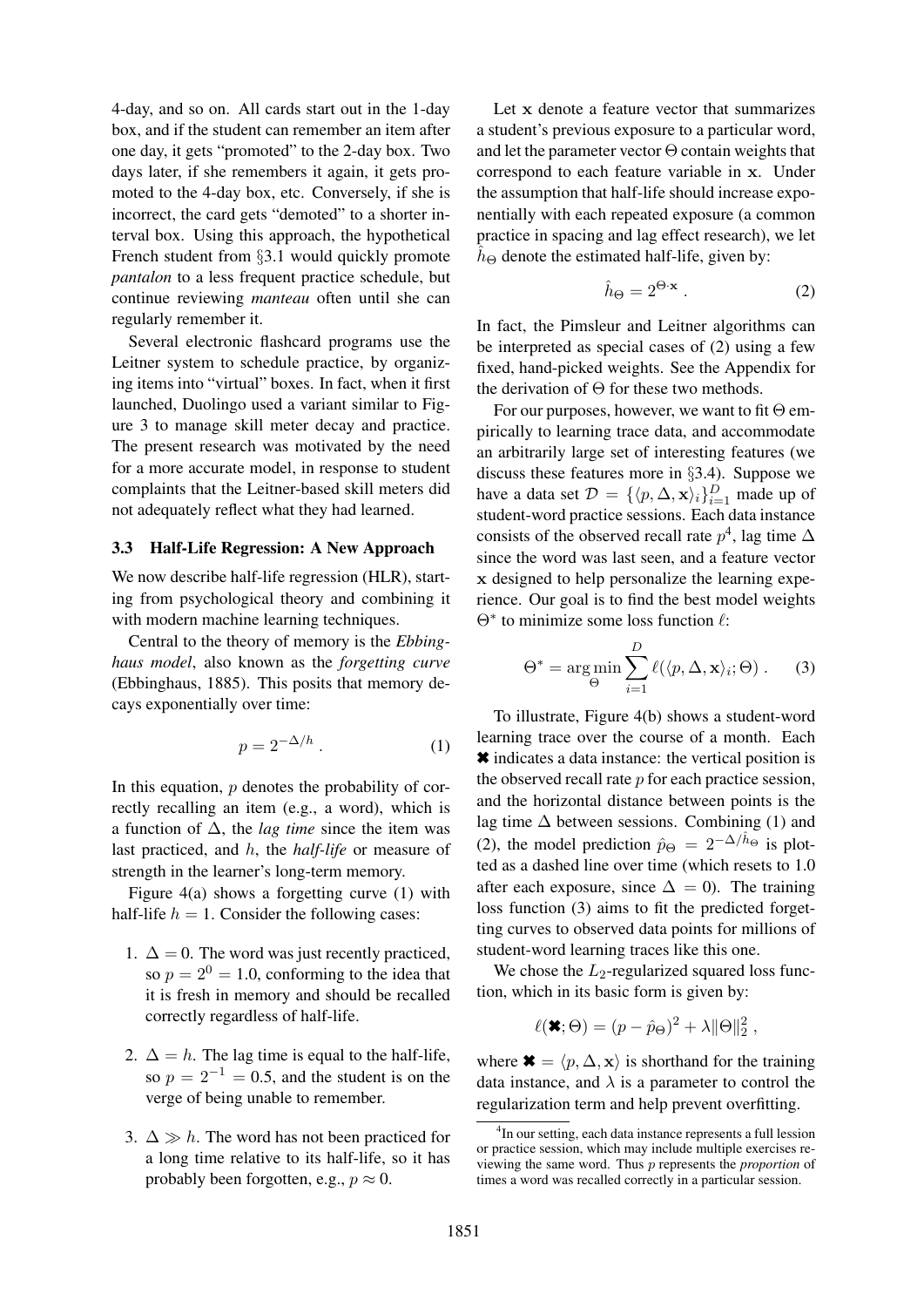

Figure 4: Forgetting curves. (a) Predicted recall rate as a function of lag time  $\Delta$  and half-life  $h = 1$ . (b) Example student-word learning trace over 30 days:  $\star$  marks the observed recall rate p for each practice session, and half-life regression aims to fit model predictions  $\hat{p}_{\Theta}$  (dashed lines) to these points.

In practice, we found it useful to optimize for the half-life  $h$  in addition to the observed recall rate p. Since we do not know the "true" half-life of a given word in the student's memory — this is a hypothetical construct — we approximate it algebraically from (1) using p and  $\Delta$ . We solve for  $h = \frac{-\Delta}{\log_2(p)}$  and use the final loss function:

$$
\ell(\blacktriangleright, \Theta) = (p - \hat{p}_{\Theta})^2 + \alpha (h - \hat{h}_{\Theta})^2 + \lambda ||\Theta||_2^2,
$$

where  $\alpha$  is a parameter to control the relative importance of the half-life term in the overall training objective function. Since  $\ell$  is smooth with respect to  $\Theta$ , we can fit the weights to student-word learning traces using gradient descent. See the Appendix for more details on our training and optimization procedures.

#### 3.4 Feature Sets

In this work, we focused on features that were easily instrumented and available in the production Duolingo system, without adding latency to the student's user experience. These features fall into two broad categories:

- *Interaction features*: a set of counters summarizing each student's practice history with each word (lexeme tag). These include the total number of times a student has seen the word  $x_n$ , the number of times it was correctly recalled  $x_{\oplus}$ , and the number of times incorrect  $x_{\ominus}$ . These are intended to help the model make more personalized predictions.
- *Lexeme tag features*: a large, sparse set of indicator variables, one for each lexeme tag in the system (about 20k in total). These are intended to capture the inherent difficulty of each particular word (lexeme tag).

|                  | recall rate     | lag (days) |       |              |                | feature vector <b>x</b>            |
|------------------|-----------------|------------|-------|--------------|----------------|------------------------------------|
| $\boldsymbol{p}$ | $(\bigoplus/n)$ |            | $x_n$ | $x_{\oplus}$ |                | $x_{\ominus}$ $x_{\text{\}}$ v.GER |
| 1.0              | (3/3)           | 0.6        | 3     | 2            |                |                                    |
| 0.5              | (2/4)           | 1.7        | 6     | 5            | 1              |                                    |
| 1.0              | (3/3)           | 0.7        | 10    | 7            | $\mathcal{R}$  |                                    |
| 0.8              | (4/5)           | 4.7        | 13    | 10           | $\mathcal{F}$  |                                    |
| 0.5              | (1/2)           | 13.5       | 18    | 14           | $\overline{4}$ |                                    |
| 1.0              | (3/3)           | 2.6        | 20    | 15           | $\mathcal{F}$  |                                    |
|                  |                 |            |       |              |                |                                    |

Table 1: Example training instances. Each row corresponds to a data point in Figure 4(b) above, which is for a student learning the French word *etant ´* (lexeme tag *etre ˆ* .V.GER).

To be more concrete, imagine that the trace in Figure 4(b) is for a student learning the French word *etant ´* (lexeme tag *etre ˆ* .V.GER). Table 1 shows what  $\langle p, \Delta, \mathbf{x} \rangle$  would look like for each session in the student's history with that word. The interaction features increase monotonically<sup>5</sup> over time, and  $x_{\text{efre.V.GER}}$  is the only lexeme feature to "fire" for these instances (it has value 1, all other lexeme features have value 0). The model also includes a bias weight (intercept) not shown here.

### 4 Experiments

In this section, we compare variants of HLR with other spaced repetition algorithms in the context of Duolingo. First, we evaluate methods against historical log data, and analyze trained model weights for insight. We then describe two controlled user experiments where we deployed HLR as part of the student model in the production system.

 $5$ Note that in practice, we found that using the square root of interaction feature counts (e.g.,  $\sqrt{x_{\oplus}}$ ) yielded better results than the raw counts shown here.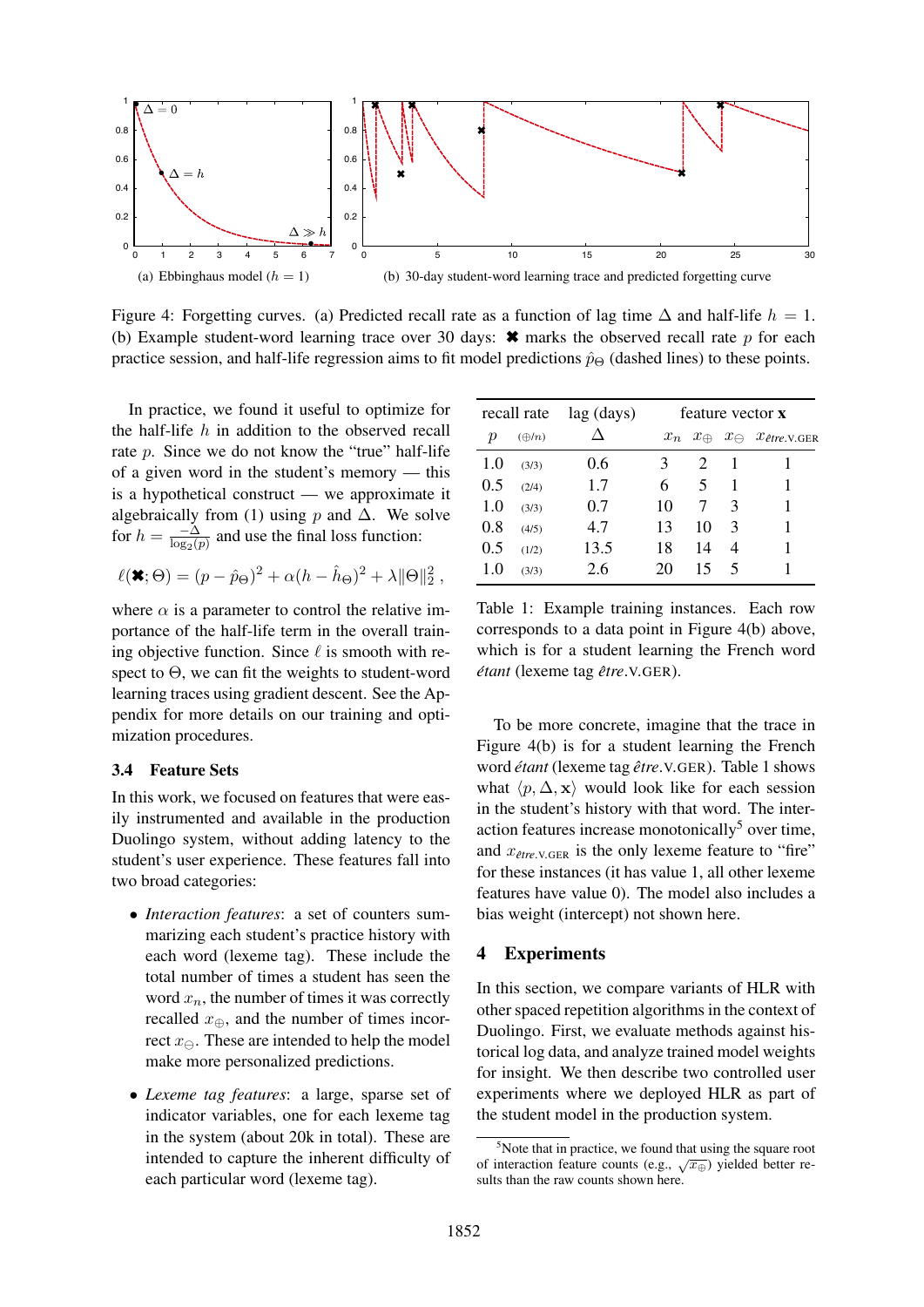| Model                      | MAE↓     | $AUC$ $\uparrow$ | $CORh$ <sup><math>\uparrow</math></sup> |
|----------------------------|----------|------------------|-----------------------------------------|
| HLR                        | $0.128*$ | $0.538*$         | $0.201*$                                |
| HLR-lex                    | $0.128*$ | $0.537*$         | $0.160*$                                |
| HLR $-h$                   | 0.350    | $0.528*$         | $-0.143*$                               |
| HLR-lex- $h$               | 0.350    | $0.528*$         | $-0.142*$                               |
| Leitner                    | 0.235    | $0.542*$         | $-0.098*$                               |
| Pimsleur                   | 0.445    | $0.510*$         | $-0.132*$                               |
| LR                         | 0.211    | $0.513*$         | n/a                                     |
| $LR$ -lex                  | 0.212    | $0.514*$         | n/a                                     |
| Constant $\bar{p} = 0.859$ | 0.175    | n/a              | n/a                                     |

Table 2: Evaluation results using historical log data (see text). Arrows indicate whether lower  $(\downarrow)$ or higher (↑) scores are better. The best method for each metric is shown in bold, and statistically significant effects ( $p < 0.001$ ) are marked with  $*$ .

### 4.1 Historical Log Data Evaluation

We collected two weeks of Duolingo log data, containing 12.9 million student-word lesson and practice session traces similar to Table 1 (for all students in all courses). We then compared three categories of spaced repetition algorithms:

- *Half-life regression (HLR)*, our model from §3.3. For ablation purposes, we consider four variants: with and without lexeme features (-lex), as well as with and without the halflife term in the loss function  $(-h)$ .
- *Leitner and Pimsleur*, two established baselines that are special cases of HLR, using fixed weights. See the Appendix for a derivation of the model weights we used.
- *Logistic regression (LR)*, a standard machine learning<sup>6</sup> baseline. We evaluate two variants: with and without lexeme features (-lex).

We used the first 1 million instances of the data to tune the parameters for our training algorithm. After trying a handful of values, we settled on  $\lambda = 0.1$ ,  $\alpha = 0.01$ , and learning rate  $\eta = 0.001$ . We used these same training parameters for HLR and LR experiments (the Leitner and Pimsleur models are fixed and do not require training).

Table 2 shows the evaluation results on the full data set of 12.9 million instances, using the first 90% for training and remaining 10% for testing. We consider several different evaluation measures for a comprehensive comparison:

- *Mean absolute error (MAE)* measures how closely predictions resemble their observed outcomes:  $\frac{1}{D} \sum_{i=1}^{D} |p - \hat{p}_{\Theta}|_i$ . Since the strength meters in Duolingo's interface are based on model predictions, we use MAE as a measure of prediction quality.
- *Area under the ROC curve (AUC)* or the Wilcoxon rank-sum test — is a measure of ranking quality. Here, it represents the probability that a model ranks a random correctlyrecalled word as more likely than a random incorrectly-recalled word. Since our model is used to prioritize words for practice, we use AUC to help evaluate these rankings.
- *Half-life correlation (COR<sub>h</sub>)* is the Spearman rank correlation between  $\hat{h}_{\Theta}$  and the algebraic estimate h described in  $\S 3.3$ . We use this as another measure of ranking quality.

For all three metrics, HLR with lexeme tag features is the best (or second best) approach, followed closely by HLR -lex (no lexeme tags). In fact, these are the only two approaches with MAE lower than a baseline constant prediction of the *average* recall rate in the training data (Table 2, bottom row). These HLR variants are also the only methods with positive  $COR<sub>h</sub>$ , although this seems reasonable since they are the only two to directly optimize for it. While lexeme tag features made limited impact, the  $h$  term in the HLR loss function is clearly important: MAE more than doubles without it, and the  $-h$  variants are generally worse than the other baselines on at least one metric.

As stated in §3.2, Leitner was the spaced repetition algorithm used in Duolingo's production student model at the time of this study. The Leitner method did yield the highest  $AUC<sup>7</sup>$  values among the algorithms we tried. However, the top two HLR variants are not far behind, and they also reduce MAE compared to Leitner by least 45%.

<sup>&</sup>lt;sup>6</sup>For LR models, we include the lag time  $x_{\Delta}$  as an additional feature, since — unlike HLR — it isn't explicitly accounted for in the model. We experimented with polynomial and exponential transformations of this feature, as well, but found the raw lag time to work best.

 $7$ AUC of 0.5 implies random guessing (Fawcett, 2006), so the AUC values here may seem low. This is due in part to an inherently noisy prediction task, but also to a range restriction:  $\bar{p} = 0.859$ , so most words are recalled correctly and predictions tend to be high. Note that all reported AUC values are statistically significantly better than chance using a Wilcoxon rank sum test with continuity correction.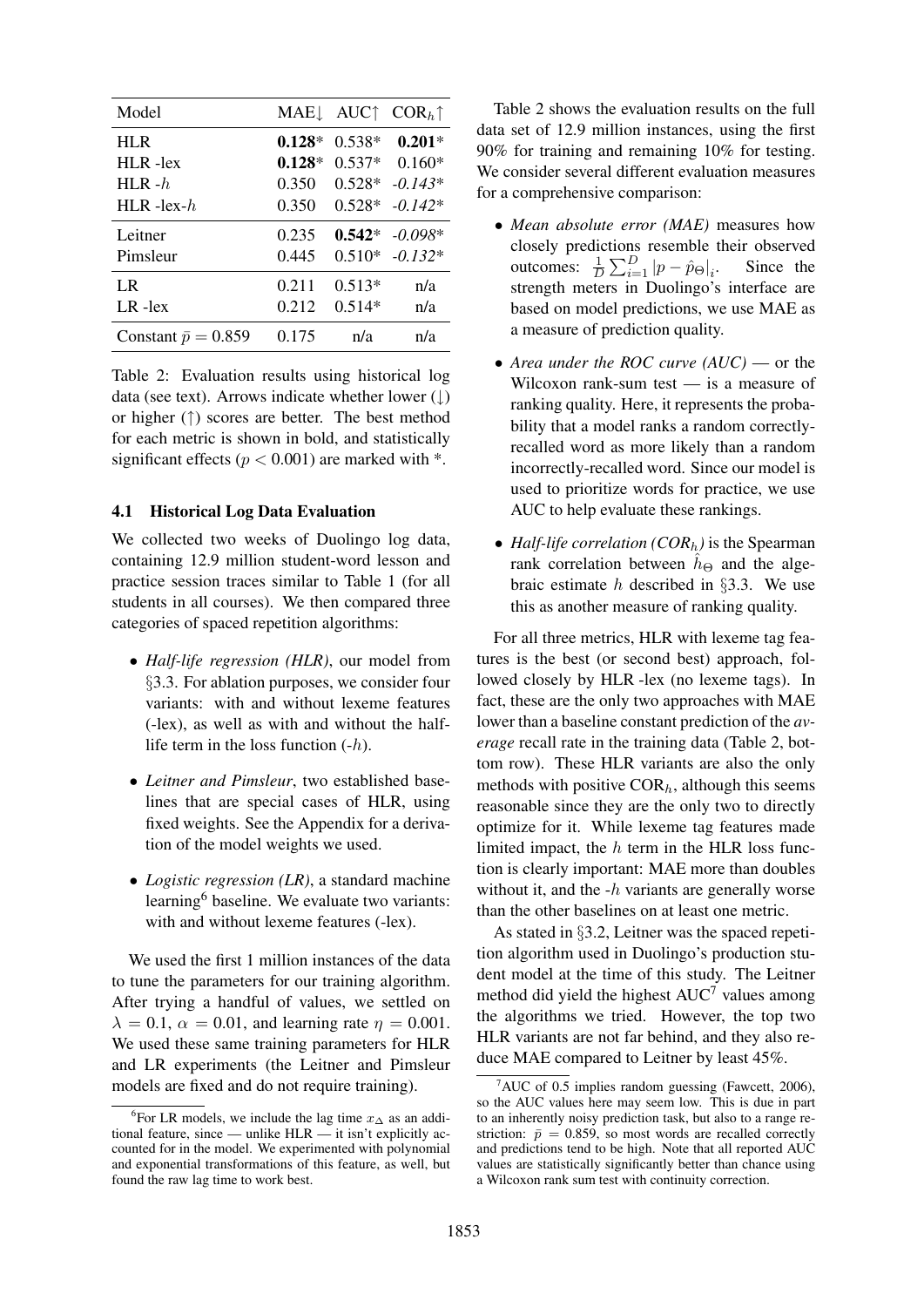| Lg.       | Word      | Lexeme Tag                | $\theta_k$ |
|-----------|-----------|---------------------------|------------|
| EN        | camera    | camera.N.SG               | 0.77       |
| EN        | ends      | end.V.PRES.P3.SG          | 0.38       |
| EN        | circle    | circle.N.SG               | 0.08       |
| EN        | rose      | rise.V.PST                | $-0.09$    |
| EN        |           | performed perform.V.PP    | $-0.48$    |
| EN        | writing   | write.V.PRESP             | $-0.81$    |
| <b>ES</b> | liberal   | liberal.ADJ.SG            | 0.83       |
| ES        | como      | <i>comer.V.PRES.P1.SG</i> | 0.40       |
| ES        | encuentra | encontrar. V.PRES. P3. SG | 0.10       |
| <b>ES</b> | está      | <i>estar.V.PRES.P3.SG</i> | $-0.05$    |
| ES        | pensando  | pensar.V.GER              | $-0.33$    |
| ES        | quedado   | quedar.V.PP.M.SG          | $-0.73$    |
| <b>FR</b> | visite    | visiter.V.PRES.P3.SG      | 0.94       |
| <b>FR</b> | suis      | être.V.PRES.P1.SG         | 0.47       |
| <b>FR</b> | trou      | trou.N.M.SG               | 0.05       |
| <b>FR</b> | dessous   | dessous.ADV               | $-0.06$    |
| <b>FR</b> | ceci      | ceci.PN.NT                | $-0.45$    |
| <b>FR</b> | fallait   | falloir.V.IMPERF.P3.SG    | $-0.91$    |
| DE        | Baby      | Baby.N.NT.SG.ACC          | 0.87       |
| DE        | sprechen  | sprechen.V.INF            | 0.56       |
| DE        | sehr      | sehr.ADV                  | 0.13       |
| DE        | den       | der.DET.DEF.M.SG.ACC      | $-0.07$    |
| DE        | Ihnen     | Sie.PN.P3.PL.DAT.FORM     | $-0.55$    |
| DE        | war       | sein.V.IMPERF.P1.SG       | $-1.10$    |

Table 3: Lexeme tag weights for English (EN), Spanish (ES), French (FR), and German (DE).

### 4.2 Model Weight Analysis

In addition to better predictions, HLR can capture the inherent difficulty of concepts that are encoded in the feature set. The "easier" concepts take on positive weights (less frequent practice resulting from longer half-lifes), while the "harder" concepts take on negative weights (more frequent practice resulting from shorter half-lifes).

Table 3 shows HLR model weights for several English, Spanish, French, and German lexeme tags. Positive weights are associated with cognates and words that are common, short, or morphologically simple to inflect; it is reasonable that these would be easier to recall correctly. Negative weights are associated with irregular forms, rare words, and grammatical constructs like past or present participles and imperfective aspect. These model weights can provide insight into the aspects of language that are more or less challenging for students of a second language.

|                                                  | Daily Retention Activity        |  |                     |
|--------------------------------------------------|---------------------------------|--|---------------------|
| Experiment                                       |                                 |  | Any Lesson Practice |
| I. HLR (v. Leitner)<br>II. $HLR$ -lex $(v. HLR)$ | $+0.3 +0.3$<br>$+12.0*$ $+1.7*$ |  | $-7.3*$<br>$+9.5*$  |

Table 4: Change (%) in daily student retention for controlled user experiments. Statistically significant effects ( $p < 0.001$ ) are marked with  $*$ .

#### 4.3 User Experiment I

The evaluation in §4.1 suggests that HLR is a better approach than the Leitner algorithm originally used by Duolingo (cutting MAE nearly in half). To see what effect, if any, these gains have on actual student behavior, we ran controlled user experiments in the Duolingo production system.

We randomly assigned all students to one of two groups: HLR (experiment) or Leitner (control). The underlying spaced repetition algorithm determined strength meter values in the skill tree  $(e.g., Figure 1(a))$  as well as the ranking of target words for practice sessions (e.g., Figure 1(b)), but otherwise the two conditions were identical. The experiment lasted six weeks and involved just under 1 million students.

For evaluation, we examined changes in *daily retention*: what percentage of students who engage in an activity return to do it again the following day? We used three retention metrics: any activity (including contributions to crowdsourced translations, online forum discussions, etc.), new lessons, and practice sessions.

Results are shown in the first row of Table 4. The HLR group showed a slight increase in overall activity and new lessons, but a significant decrease in practice. Prior to the experiment, many students claimed that they would practice instead of learning new material "just to keep the tree gold," but that practice sessions did not review what they thought they needed most. This drop in practice — plus positive anecdotal feedback about stength meter quality from the HLR group — led us to believe that HLR was actually better for student engagement, so we deployed it for all students.

#### 4.4 User Experiment II

Several months later, active students pointed out that particular words or skills would decay rapidly, regardless of how often they practiced. Upon closer investigation, these complaints could be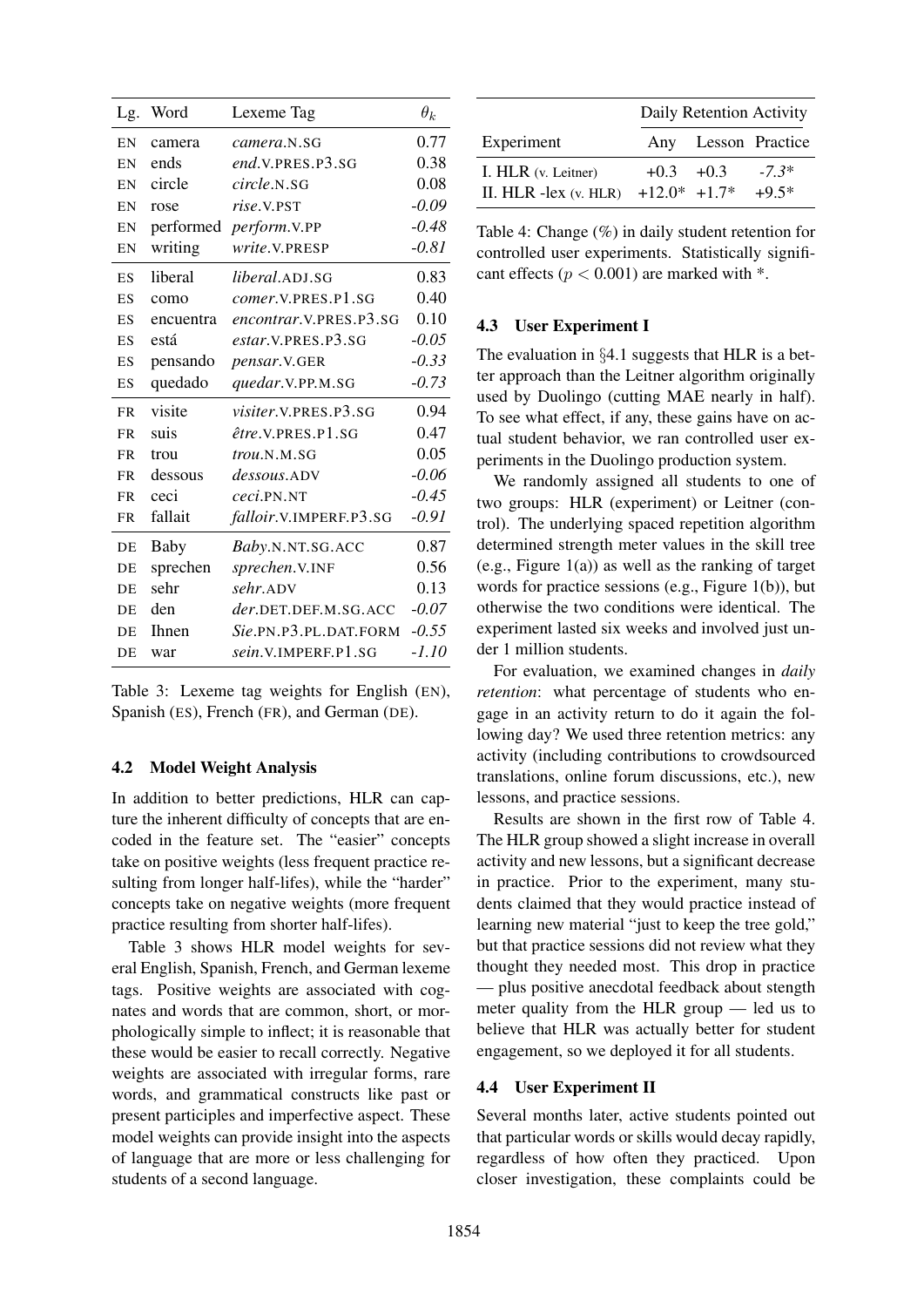traced to lexeme tag features with highly negative weights in the HLR model (e.g., Table 3). This implied that some feature-based overfitting had occurred, despite the  $L_2$  regularization term in the training procedure. Duolingo was also preparing to launch several new language courses at the time, and no training data yet existed to fit lexeme tag feature weights for these new languages.

Since the top two HLR variants were virtually tied in our §4.1 experiments, we hypothesized that using interaction features alone might alleviate both student frustration and the "cold-start" problem of training a model for new languages. In a follow-up experiment, we randomly assigned all students to one of two groups: HLR -lex (experiment) and HLR (control). The experiment lasted two weeks and involved 3.3 million students.

Results are shown in the second row of Table 4. All three retention metrics were significantly higher for the HLR -lex group. The most substantial increase was for any activity, although recurring lessons and practice sessions also improved (possibly as a byproduct of the overall activity increase). Anecdotally, vocal students from the HLR -lex group who previously complained about rapid decay under the HLR model were also positive about the change.

We deployed HLR -lex for all students, and believe that its improvements are at least partially responsible for the consistent 5% month-on-month growth in active Duolingo users since the model was launched.

## 5 Other Related Work

Just as we drew upon the theories of Ebbinghaus to derive HLR as an empirical spaced repetition model, there has been other recent work drawing on other (but related) theories of memory.

ACT-R (Anderson et al., 2004) is a cognitive architecture whose declarative memory module<sup>8</sup> takes the form of a power function, in contrast to the exponential form of the Ebbinghaus model and HLR. Pavlik and Anderson (2008) used ACT-R predictions to optimize a practice schedule for second-language vocabulary, although their setting was quite different from ours. They assumed fixed intervals between practice exercises within the same laboratory session, and found that they could improve short-term learning within a ses-

sion. In contrast, we were concerned with making accurate recall predictions between multiple sessions "in the wild" on longer time scales. Evidence also suggests that manipulation between sessions can have greater impact on long-term learning (Cepeda et al., 2006).

Motivated by long-term learning goals, the multiscale context model (MCM) has also been proposed (Mozer et al., 2009). MCM combines two modern theories of the spacing effect (Staddon et al., 2002; Raaijmakers, 2003), assuming that each time an item is practiced it creates an additional item-specific forgetting curve that decays at a different rate. Each of these forgetting curves is exponential in form (similar to HLR), but are combined via weighted average, which approximates a power law (similar to ACT-R). The authors were able to fit models to controlled laboratory data for second-language vocabulary and a few other memory tasks, on times scales up to several months. We were unaware of MCM at the time of our work, and it is unclear if the additional computational overhead would scale to Duolingo's production system. Nevertheless, comparing to and integrating with these ideas is a promising direction for future work.

There has also been work on more heuristic spaced repetition models, such as Super-Memo (Woźniak, 1990). Variants of this algorithm are popular alternatives to Leitner in some flashcard software, leveraging additional parameters with complex interactions to determine spacing intervals for practice. To our knowledge, these additional parameters are hand-picked as well, but one can easily imagine fitting them empirically to real student log data, as we do with HLR.

## 6 Conclusion

We have introduced *half-life regression (HLR)*, a novel spaced repetition algorithm with applications to second language acquisition. HLR combines a psycholinguistic model of human memory with modern machine learning techniques, and generalizes two popular algorithms used in language learning technology: Leitner and Pimsleur. We can do this by incorporating arbitrarily rich features and fitting their weights to data. This approach is significantly more accurate at predicting student recall rates than either of the previous methods, and is also better than a conventional machine learning approach like logistic regression.

 $8$ Declarative (specifically semantic) memory is widely regarded to govern language vocabulary (Ullman, 2005).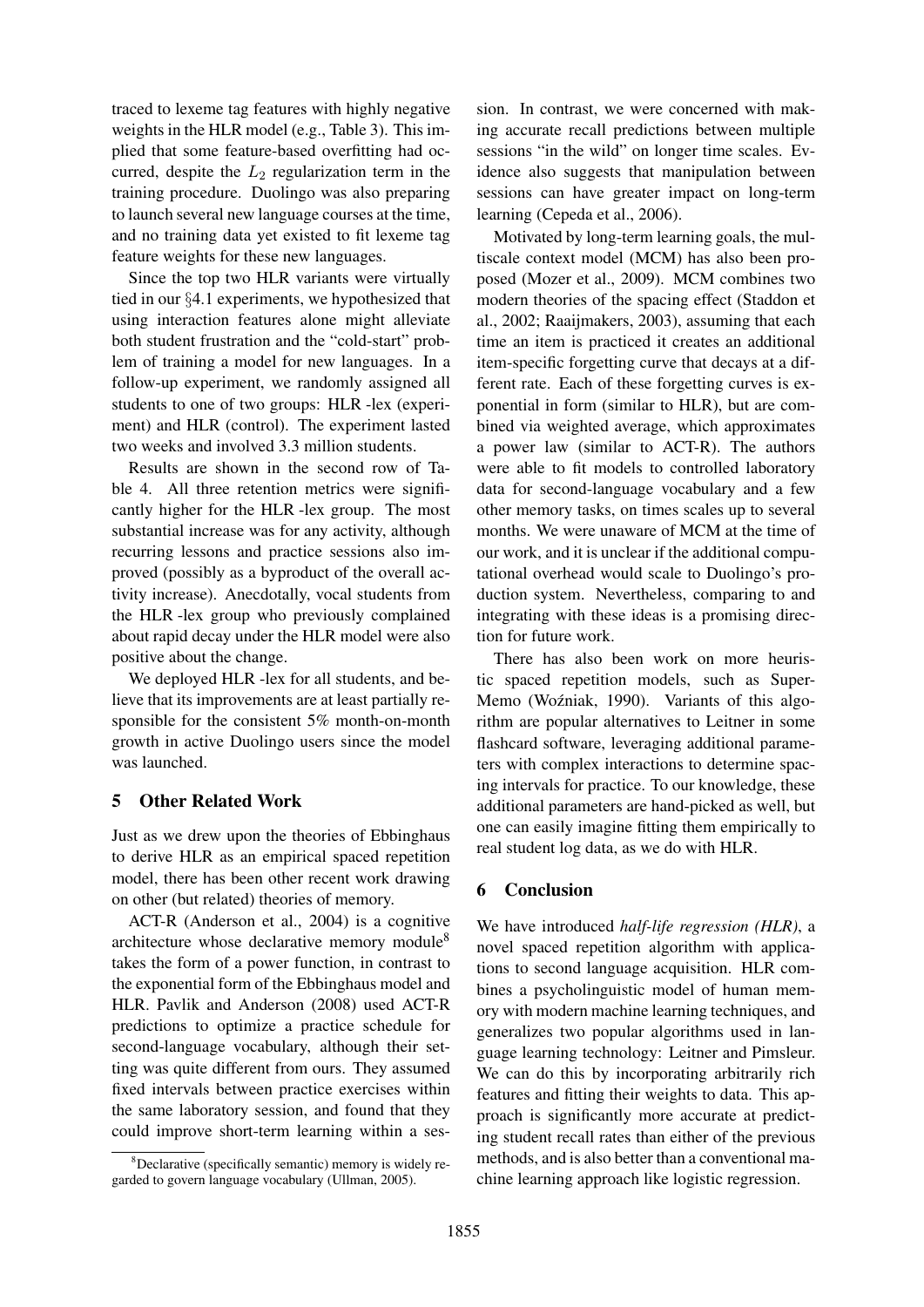One result we found surprising was that lexeme tag features failed to improve predictions much, and in fact seemed to frustrate the student learning experience due to over-fitting. Instead of the sparse indicator variables used here, it may be better to decompose lexeme tags into denser and more generic features of tag *components*<sup>9</sup> (e.g., part of speech, tense, gender, case), and also use corpus frequency, word length, etc. This representation might be able to capture useful and interesting regularities without negative side-effects.

Finally, while we conducted a cursory analysis of model weights in §4.2, an interesting next step would be to study such weights for even deeper insight. (Note that using lexeme tag component features, as suggested above, should make this anaysis more robust since features would be less sparse.) For example, one could see whether the ranking of vocabulary and/or grammar components by feature weight is correlated with external standards such as the CEFR (Council of Europe, 2001). This and other uses of HLR hold the potential to transform data-driven curriculum design.

### Data and Code

To faciliatate research in this area, we have publicly released our data set and code from §4.1: https://github.com/duolingo/halflife-regression.

## Acknowledgments

Thanks to our collaborators at Duolingo, particularly Karin Tsai, Itai Hass, and André Horie for help gathering data from various parts of the system. We also thank the anonymous reviewers for suggestions that improved the final manuscript.

### References

- J.R. Anderson, D. Bothell, M.D. Byrne, S. Douglass, C. Libiere, and Y. Qin. 2004. An intergrated theory of mind. *Psychological Review*, 111:1036–1060.
- R.C. Atkinson. 1972. Optimizing the learning of a second-language vocabulary. *Journal of Experimental Psychology*, 96(1):124–129.
- J.H. Block, P.W. Airasian, B.S. Bloom, and J.B. Carroll. 1971. *Mastery Learning: Theory and Practice*. Holt, Rinehart, and Winston, New York.
- K.C. Bloom and T.J. Shuell. 1981. Effects of massed and distributed practice on the learning and retention of second language vocabulary. *Journal of Educational Psychology*, 74:245–248.
- N.J. Cepeda, H. Pashler, E. Vul, J.T. Wixted, and D. Rohrer. 2006. Distributed practice in verbal recall tasks: A review and quantitative synthesis. *Psychological Bulletin*, 132(3):354.
- Council of Europe. 2001. *Common European Framework of Reference for Languages: Learning, Teaching, Assessment*. Cambridge University Press.
- R. DeKeyser. 2008. Implicit and explicit learning. In *The Handbook of Second Language Acquisition*, chapter 11, pages  $313-348$ . John Wiley & Sons.
- F.N. Dempster. 1989. Spacing effects and their implications for theory and practice. *Educational Psychology Review*, 1(4):309–330.
- J.J. Donovan and D.J. Radosevich. 1999. A metaanalytic review of the distribution of practice effect: Now you see it, now you don't. *Journal of Applied Psychology*, 84(5):795–805.
- J. Duchi, E. Hazan, and Y. Singer. 2011. Adaptive subgradient methods for online learning and stochastic optimization. *Journal of Machine Learning Research*, 12(Jul):2121–2159.
- H. Ebbinghaus. 1885. *Memory: A Contribution to Experimental Psychology*. Teachers College, Columbia University, New York, NY, USA.
- P.J. Fahy. 2004. Media characteristics and online learning technology. In T. Anderson and F. Elloumi, editors, *Theory and Practice of Online Learning*, pages 137–171. Athabasca University.
- T. Fawcett. 2006. An introduction to ROC analysis. *Pattern Recognition Letters*, 27:861–874.
- M.L. Forcada, M. Ginestí-Rosell, J. Nordfalk, J. O'Regan, S. Ortiz-Rojas, J.A. Pérez-Ortiz, F. Sánchez-Martínez, G. Ramírez-Sánchez, and F.M. Tyers. 2011. Apertium: A free/open-2011. Apertium: A free/opensource platform for rule-based machine translation. *Machine Translation*, 25(2):127–144. http://wiki.apertium.org/wiki/Main Page.
- ITU and UNESCO. 2015. The state of broadband 2015. Technical report, September.
- S. Leitner. 1972. *So lernt man lernen. Angewandte Lernpsychologie – ein Weg zum Erfolg*. Verlag Herder, Freiburg im Breisgau, Germany.
- A.W. Melton. 1970. The situation with respect to the spacing of repetitions and memory. *Journal of Verbal Learning and Verbal Behavior*, 9:596–606.
- M.C. Mozer, H. Pashler, N. Cepeda, R.V. Lindsey, and E. Vul. 2009. Predicting the optimal spacing of study: A multiscale context model of memory. In *Advances in Neural Information Processing Systems*, volume 22, pages 1321–1329.

<sup>&</sup>lt;sup>9</sup>Engineering-wise, each lexeme tag (e.g.,  $\hat{e}$ *tre N*.GER) is represented by an ID in the system. We used indicator variables in this work since the IDs are readily available; the overhead of retreiving all lexeme components would be inefficient in the production system. Of course, we could optimize for this if there were evidence of a significant improvement.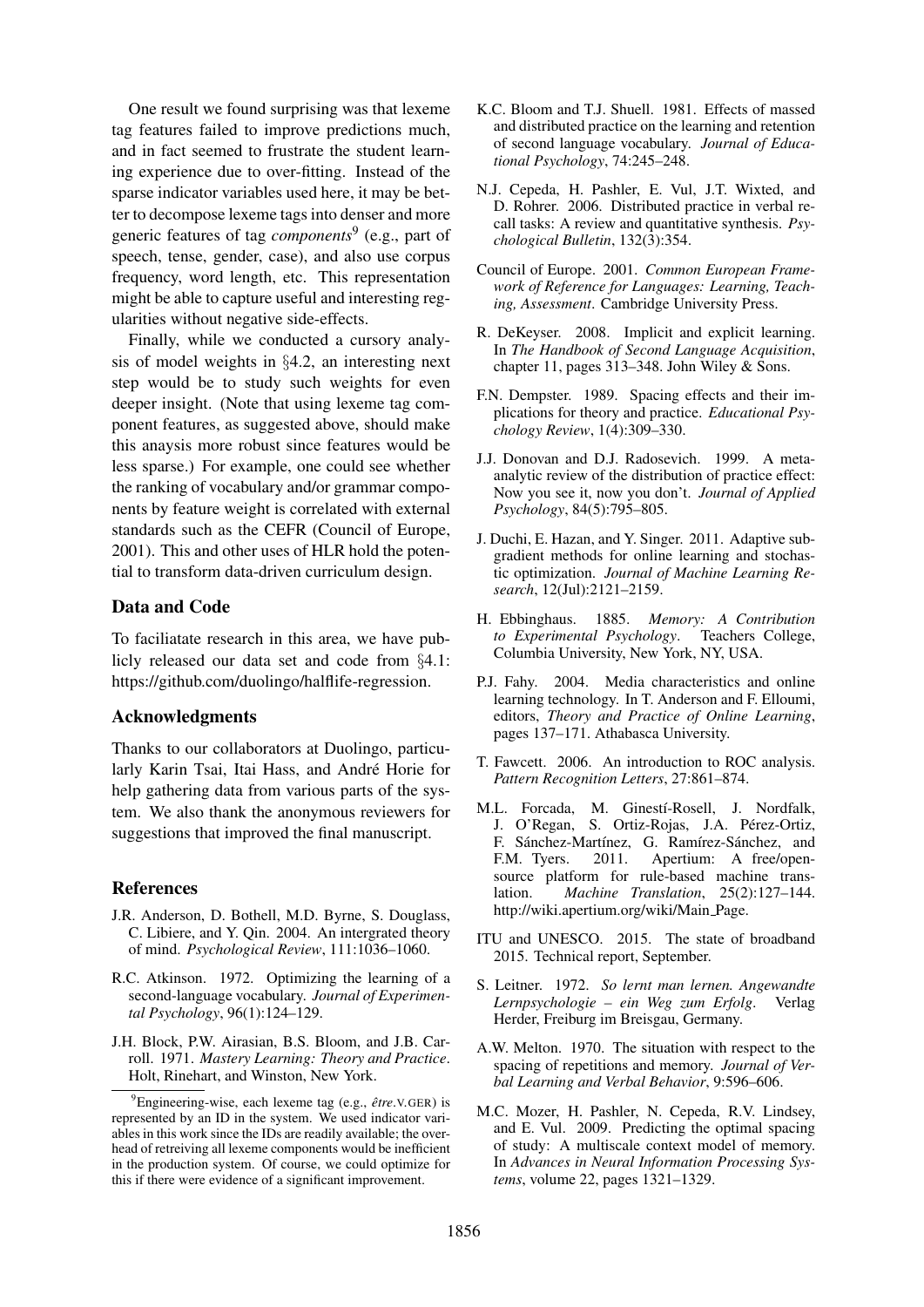- P.I. Pavlik Jr and J.R. Anderson. 2008. Using a model to compute the optimal schedule of practice. *Journal of Experimental Psychology: Applied*, 14(2):101—117.
- P. Pimsleur. 1967. A memory schedule. *Modern Language Journal*, 51(2):73–75.
- R. Pinon and J. Haydon. 2010. The benefits of the English language for individuals and societies: Quantitative indicators from Cameroon, Nigeria, Rwanda, Bangladesh and Pakistan. Technical report, Euromonitor International for the British Council.
- J.G.W. Raaijmakers. 2003. Spacing and repetition effects in human memory: Application of the sam model. *Cognitive Science*, 27(3):431–452.
- T.C. Ruth. 1928. Factors influencing the relative economy of massed and distributed practice in learning. *Psychological Review*, 35:19–45.
- J.E.R. Staddon, I.M. Chelaru, and J.J. Higa. 2002. Habituation, memory and the brain: The dynamics of interval timing. *Behavioural Processes*, 57(2):71– 88.
- M. Streeter. 2015. Mixture modeling of individual learning curves. In *Proceedings of the International Conference on Educational Data Mining (EDM)*.
- M.T. Ullman. 2005. A cognitive neuroscience perspective on second language acquisition: The declarative/procedural model. In C. Sanz, editor, *Mind and Context in Adult Second Language Acquisition: Methods, Theory, and Practice*, pages 141– 178. Georgetown University Press.
- R. Vesselinov and J. Grego. 2012. Duolingo effectiveness study. Technical report, Queens College, City University of New York.
- Wikimedia Foundation. 2002. Wiktionary: A wikibased open content dictionary, retrieved 2012–2015. https://www.wiktionary.org.
- P.A. Woźniak. 1990. Optimization of learning. Master's thesis, University of Technology in Poznań.

## A Appendix

### A.1 Lexeme Tagger Details

We use a lexeme tagger, introduced in §2, to analyze and index the learning corpus and student responses. Since Duolingo courses teach a moderate set of words and concepts, we do not necessarily need a complete, general-purpose, multi-lingual NLP stack. Instead, for each language we use a finite state transducer (FST) to efficiently parse candidate lexeme tags $^{10}$  for each word. We then use a

| Abbreviation  | Meaning             |
|---------------|---------------------|
| ACC           | accusative case     |
| ADJ           | adjective           |
| <b>ADV</b>    | adverb              |
| <b>DAT</b>    | dative case         |
| <b>DEF</b>    | definite            |
| DET           | determiner          |
| <b>FORM</b>   | formal register     |
| F             | feminine            |
| <b>GEN</b>    | genitive case       |
| <b>GER</b>    | gerund              |
| <b>IMPERF</b> | imperfective aspect |
| <b>INDF</b>   | indefinite          |
| <b>INF</b>    | infinitive          |
| M             | masculine           |
| N             | noun                |
| <b>NT</b>     | neuter              |
| P1/P2/P3      | 1st/2nd/3rd person  |
| PL            | plural              |
| PN            | pronoun             |
| PP            | past participle     |
| PRESP         | present participle  |
| <b>PRES</b>   | present tense       |
| <b>PST</b>    | past tense          |
| SG            | singular            |
| V             | verb                |

Table 5: Lexeme tag component abbreviations.

hidden Markov model (HMM) to determine which tag is correct in a given context.

Consider the following two Spanish sentences: '*Yo como manzanas*' ('I eat apples') and '*Corro como el viento*' ('I run like the wind'). For both sentences, the FST parses the word *como* into the lexeme tag candidates *comer*.V.PRES.P1.SG ([I] eat) and *como*.ADV.CNJ (like/as). The HMM then disambiguates between the respective tags for each sentence. Table 5 contains a reference of the abbreviations used in this paper for lexeme tags.

### A.2 Pimsleur and Leitner Models

As mentioned in §3.3, the Pimsleur and Leitner algorithms are special cases of HLR using fixed, hand-picked weights. To see this, consider the original practice interval schedule used by Pimsleur (1967): 5 sec, 25 sec, 2 min, 10 min, 1 hr, 5 hr, 1 day, 5 days, 25 days, 4 months, and 2 years. If we interpret this as a sequence of  $h_{\Theta}$  half-lifes (i.e., students should practice when  $\hat{p}_{\Theta} = 0.5$ ), we can rewrite (2) and solve for  $\log_2(\hat{h}_{\Theta})$  as a linear

<sup>&</sup>lt;sup>10</sup>The lexeme tag set is based on a large morphology dictionary created by the Apertium project (Forcada et al., 2011), which we supplemented with entries from Wiktionary (Wikimedia Foundation, 2002) and other sources. Each Duolingo course teaches about 3,000–5,000 lexeme tags.